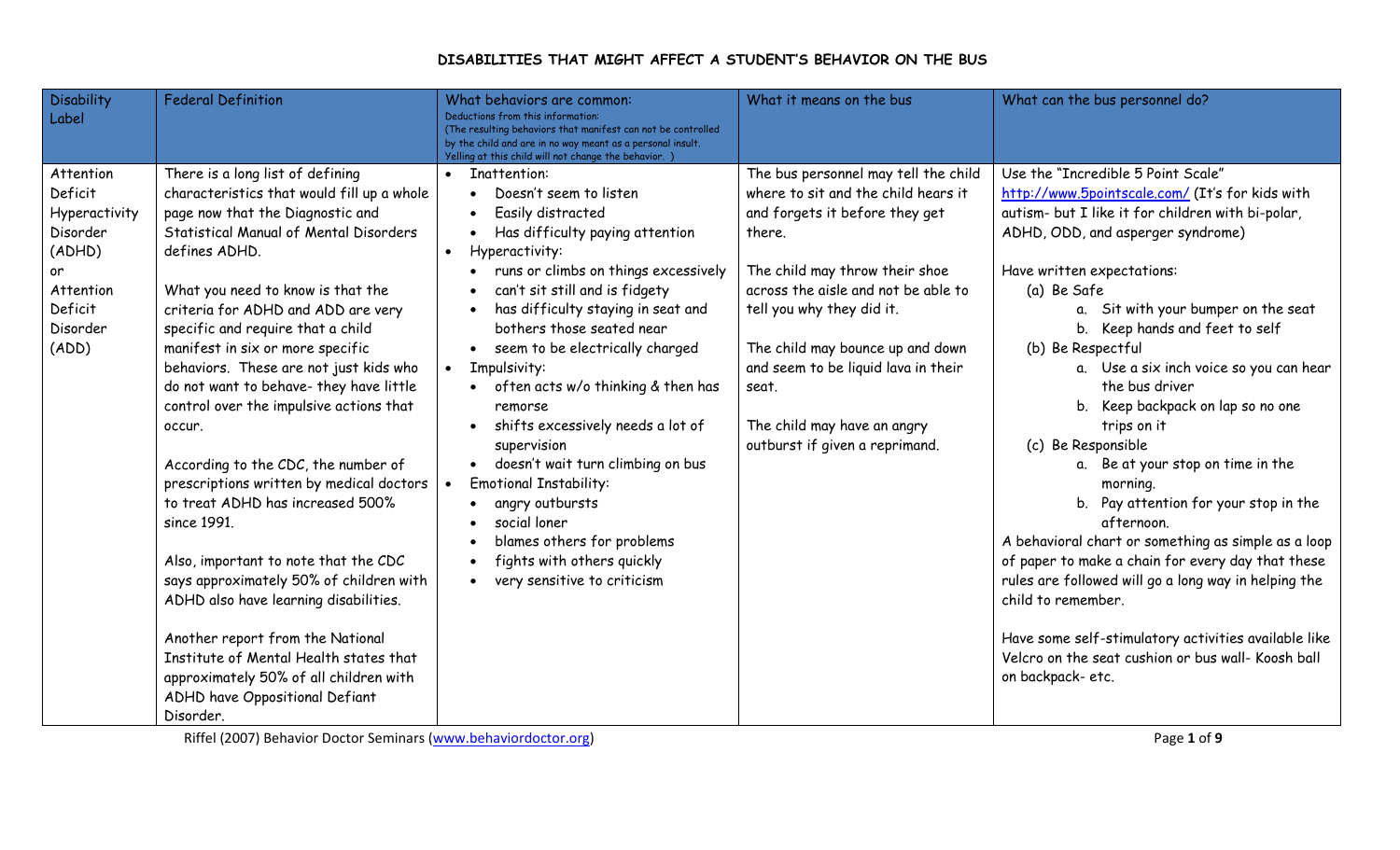| <b>Disability</b><br>Label | <b>Federal Definition</b>                                                                                                                                                                                                                                                                                                                                                                                                                                                                      | What behaviors are common:<br>Deductions from this information:<br>(The resulting behaviors that manifest can not be controlled<br>by the child and are in no way meant as a personal insult.<br>Yelling at this child will not change the behavior.                                                                                                                                                                                                                                               | What it means on the bus                                                                                                                                                                                                                                                                                                                                                                                                                                                                                                                                                                         | What can the bus personnel do?                                                                                                                                                                                                                                                                                                                                                                                                                                                                                                                                                                                                                                  |
|----------------------------|------------------------------------------------------------------------------------------------------------------------------------------------------------------------------------------------------------------------------------------------------------------------------------------------------------------------------------------------------------------------------------------------------------------------------------------------------------------------------------------------|----------------------------------------------------------------------------------------------------------------------------------------------------------------------------------------------------------------------------------------------------------------------------------------------------------------------------------------------------------------------------------------------------------------------------------------------------------------------------------------------------|--------------------------------------------------------------------------------------------------------------------------------------------------------------------------------------------------------------------------------------------------------------------------------------------------------------------------------------------------------------------------------------------------------------------------------------------------------------------------------------------------------------------------------------------------------------------------------------------------|-----------------------------------------------------------------------------------------------------------------------------------------------------------------------------------------------------------------------------------------------------------------------------------------------------------------------------------------------------------------------------------------------------------------------------------------------------------------------------------------------------------------------------------------------------------------------------------------------------------------------------------------------------------------|
| Autism                     | Autism means a developmental disability<br>significantly affecting verbal and<br>nonverbal communication and social<br>interaction, generally evident before age<br>three, which adversely affects a child's<br>educational performance. Other<br>characteristics often associated with<br>autism are engagement in repetitive<br>activities and stereotyped movements,<br>resistance to environmental change or<br>change in daily routines, and unusual<br>responses to sensory experiences. | Avoiding eye contact<br>Dislike of being touched<br>Dislike of certain sounds<br>Dislike of touching certain textures<br>Incontinence (urine & defecation)<br>Insistence on following a set pattern of<br>behavior<br>Insistence on keeping objects in a<br>certain, often intricate pattern<br>Preoccupied with parts (knob on<br>window)<br>Repetitive behaviors (hand flapping,<br>rocking, finger licking)<br>Rigid routines<br>Self-injurious behavior<br>Spinning objects<br>Temper tantrums | Routines are very important<br>• A different bus driver or<br>route could be upsetting if<br>there is no advance warning<br>Sensory issues are very important<br>Too hot and the child could<br>strip<br>Too cold and the child could<br>scream<br>Too noisy and the child could<br>have a tantrum and bite<br>If someone touches them<br>They could have a tantrum<br>They could injure themselves<br>The long bus ride home with nothing<br>to manipulate could:<br>Mean they defecate or<br>urinate in pull-ups<br>They tantrum out of<br>boredom or too much<br>incoming sensory stimulation | Work with the school:<br>Have Picture Exchange Communication<br>cards that show upcoming changes<br>PowerPoint relationship narratives can be very<br>helpful<br>Have some self-stimulatory items available to<br>reduce stress:<br>Koosh balls on key chains attached to child's<br>clothing or bus so they can't be thrown.<br>Put loop and hook tape (Velcro) in a spot where<br>the child can rub it for sensory stimulation.<br>Battery operated fan with soft blades.<br>Seat the child near the front of the bus- but<br>not right behind the driver.<br>o This lets you monitor noise, smells,<br>and other changes that might<br>require intervention. |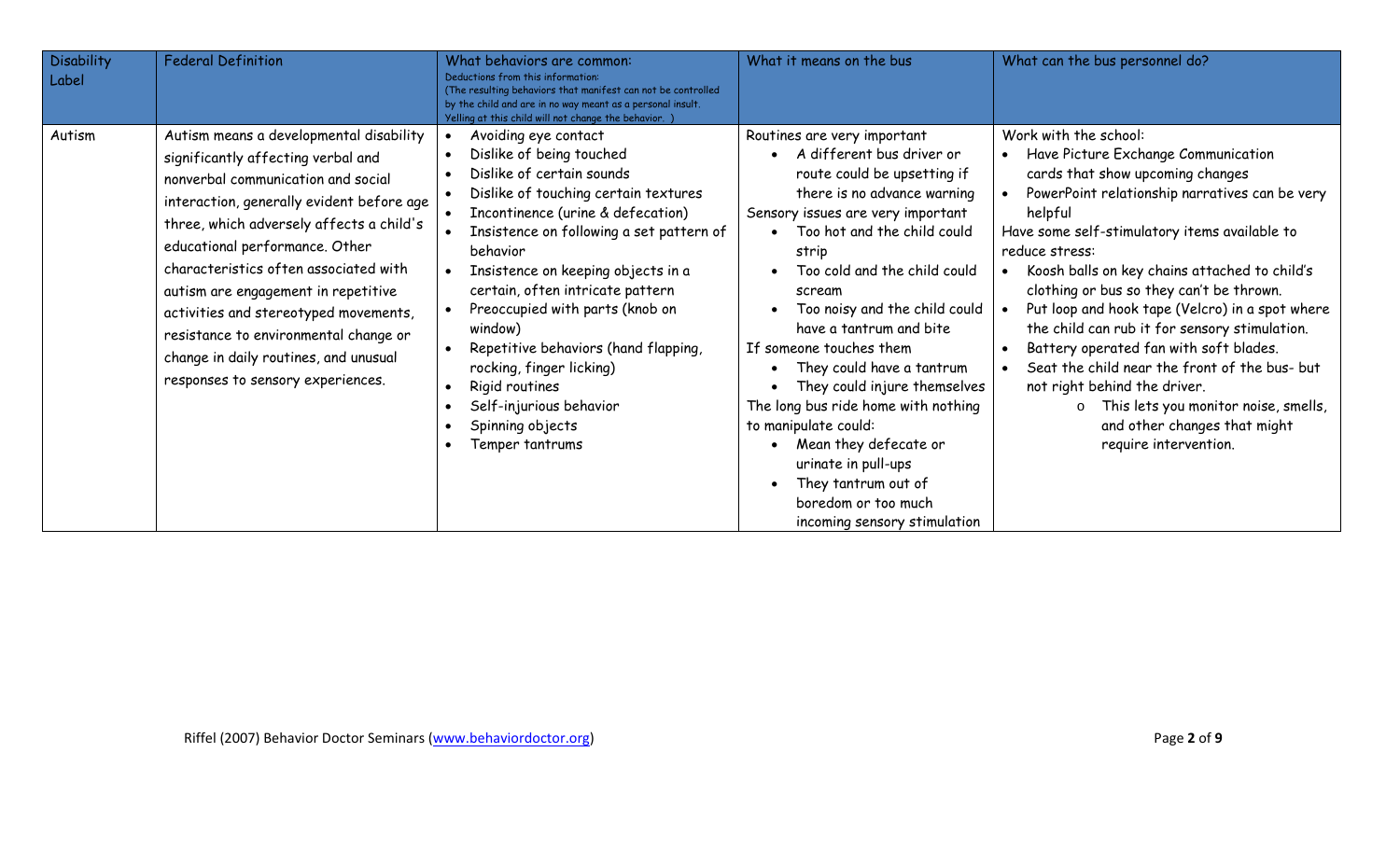| <b>Disability</b><br>Label  | <b>Federal Definition</b>                                                                                                                                                                                                                                                                                                                                                                                                                                                                                                            | What behaviors are common:<br>Deductions from this information:<br>(The resulting behaviors that manifest can not be controlled<br>by the child and are in no way meant as a personal insult.<br>Yelling at this child will not change the behavior.                                                                                                                    | What it means on the bus                                                                                                                                                                                                                                                                                                                     | What can the bus personnel do?                                                                                                                                                                                                                                                                                                                                                                     |
|-----------------------------|--------------------------------------------------------------------------------------------------------------------------------------------------------------------------------------------------------------------------------------------------------------------------------------------------------------------------------------------------------------------------------------------------------------------------------------------------------------------------------------------------------------------------------------|-------------------------------------------------------------------------------------------------------------------------------------------------------------------------------------------------------------------------------------------------------------------------------------------------------------------------------------------------------------------------|----------------------------------------------------------------------------------------------------------------------------------------------------------------------------------------------------------------------------------------------------------------------------------------------------------------------------------------------|----------------------------------------------------------------------------------------------------------------------------------------------------------------------------------------------------------------------------------------------------------------------------------------------------------------------------------------------------------------------------------------------------|
| Asperger<br>Syndrome        | Asperger syndrome is a pervasive<br>developmental disorder that is<br>characterized by the inability to<br>understand how to interact socially.<br>They may have limited interests,<br>preoccupations with particular routines<br>or rituals, speech and language<br>peculiarities and non-verbal<br>communication problems.                                                                                                                                                                                                         | Monotone voice output<br>$\bullet$<br>Little eye contact<br>$\bullet$<br>Not listening when others speak<br>$\bullet$<br>Obsession of a particular topic of<br>interest to them<br>Ritualistic behaviors- always tapping<br>the top of three seats before sitting in<br>the fourth<br>Language is above level of peers<br>Little or no empathy for others'<br>suffering | Children with Asperger syndrome do<br>not "read" facial cues such as a mad<br>face.<br>They take all language literally:<br>If you say "freeze" they will say-<br>Well, according to the weather<br>channel it will freeze on November<br>$23^{rd}$ at 3:00 a.m. when the<br>temperature drops to 32 degrees;<br>which is 0 degrees Celsius. | Work with the school:<br>PowerPoint relationship narratives are good<br>tools to teach expected behavior on the bus.<br>Incredible 5 point scales are great for showing<br>the student where they are on the emotional<br>scale and where you are on the emotional scale.<br>(The school should know how to get you a copy<br>and teach you how to use this simple bookmark<br>size tool.)         |
| Communication<br>Impairment | The capacity to use expressive and/or<br>receptive language is significantly<br>limited, impaired, or delayed and is<br>exhibited by difficulties in one or more<br>of the following areas: speech, such as<br>articulation and/or voice; conveying,<br>understanding, or using spoken, written,<br>or symbolic language. The term may<br>include a student with impaired<br>articulation, stuttering, language<br>impairment, or voice impairment if such<br>impairment adversely affects the<br>student's educational performance. | The child with communication disabilities<br>may:<br>Not make eye contact<br>Look off into space<br>Not respond when given a directive<br>Shake head "yes" and mean "no"<br>May tantrum due to inability to<br>speak the words they are thinking<br>o All behavior is<br>communication- we have to<br>decode the message                                                | The child may not be able to vocalize<br>that someone is bullying them on the<br>bus.<br>It may be too noisy on the bus for<br>the child to use their assistive<br>technology.                                                                                                                                                               | Work with the school for a list and picture of any<br>students who may have this communication<br>impairment so that it is not mistaken for insolence<br>or disobedience.<br>Understand that it may take a few minutes for a<br>child to tell you what they are thinking.<br>Seat the child directly behind the bus driver so<br>you can hear their device and see if anyone is<br>bothering them. |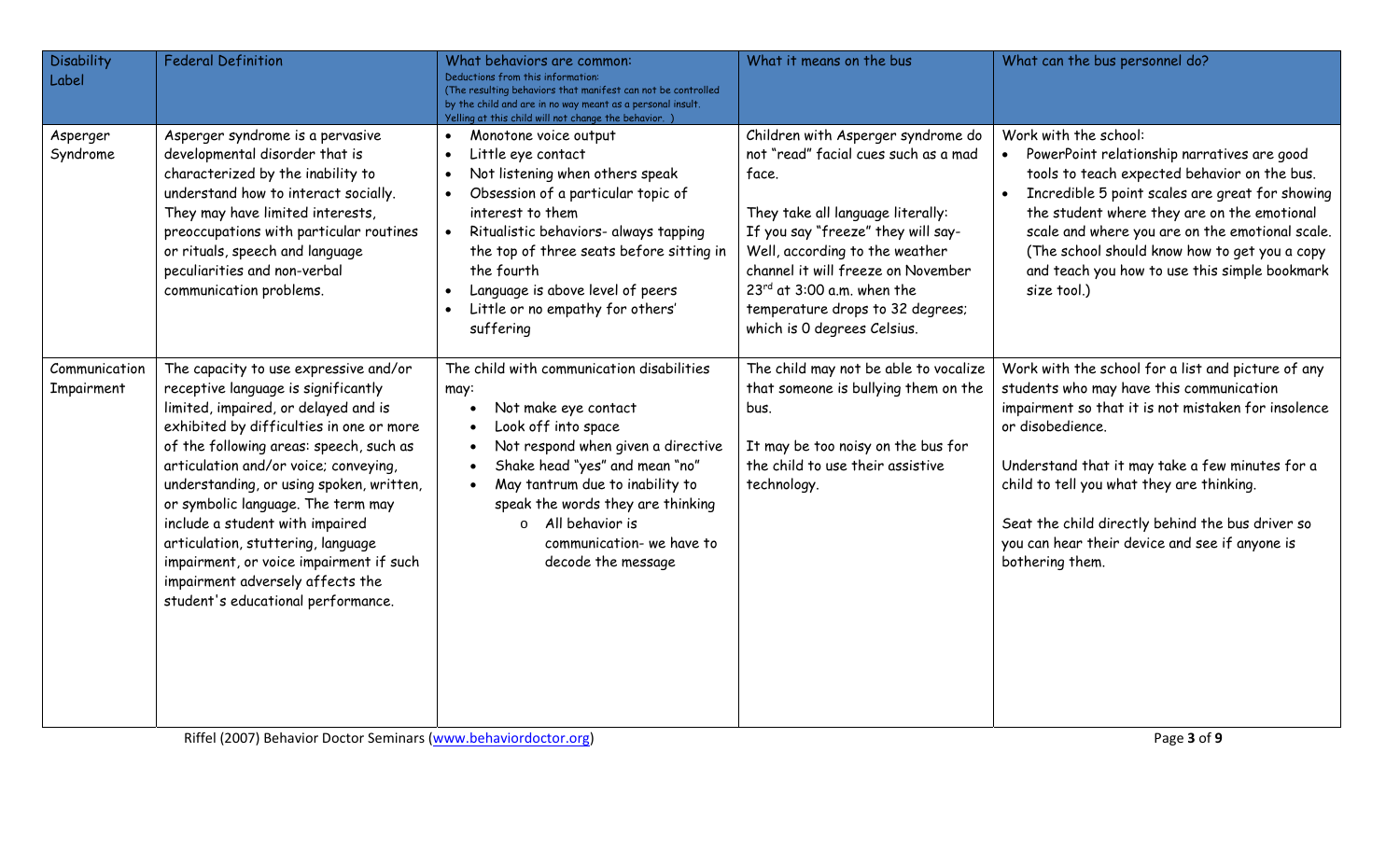| <b>Disability</b><br>Label | <b>Federal Definition</b>                                                                                                                                                                                                                                                                                                                                   | What behaviors are common:<br>Deductions from this information:<br>(The resulting behaviors that manifest can not be controlled<br>by the child and are in no way meant as a personal insult.<br>Yelling at this child will not change the behavior.                                                                                                                                                                                                  | What it means on the bus                                                                                                                                                                                                                                                                    | What can the bus personnel do?                                                                                                                                                                                                                                                                                                                                                                                                                                                      |
|----------------------------|-------------------------------------------------------------------------------------------------------------------------------------------------------------------------------------------------------------------------------------------------------------------------------------------------------------------------------------------------------------|-------------------------------------------------------------------------------------------------------------------------------------------------------------------------------------------------------------------------------------------------------------------------------------------------------------------------------------------------------------------------------------------------------------------------------------------------------|---------------------------------------------------------------------------------------------------------------------------------------------------------------------------------------------------------------------------------------------------------------------------------------------|-------------------------------------------------------------------------------------------------------------------------------------------------------------------------------------------------------------------------------------------------------------------------------------------------------------------------------------------------------------------------------------------------------------------------------------------------------------------------------------|
| Developmental<br>Delay     | The learning capacity of a young child<br>(3-9 years old) is significantly limited,<br>impaired, or delayed and is exhibited by<br>difficulties in one or more of the<br>following areas: receptive and/or<br>expressive language; cognitive abilities;<br>physical functioning; social, emotional, or<br>adaptive functioning; and/or self-help<br>skills. | A child with developmental delay may:<br>Be incapable of following directions<br>Have difficulty comprehending what<br>you say<br>Have difficulty maneuvering in the<br>aisle if crowded<br>Be unable to put seatbelt on if<br>available<br>Be unable to tie their own shoes<br>Cry uncontrollably when unable to<br>get their message across in words<br>that you understand<br>Just stare at you when you tell<br>$\bullet$<br>them to do something | The child may need more processing<br>time when hearing a spoken<br>command.<br>The child may not understand words<br>spoken in anger-focusing only on the<br>loudness of the words and not the<br>actual words.<br>Two and three step commands may<br>be too much for the child to handle. | Work with the school:<br>This child may show no outward signs of having<br>a disability and therefore may seem to be<br>disobedient when given verbal prompts. Make sure<br>the school identifies the student and their needs.<br>Speak clearly, slowly (not overly) and give one<br>command prompt at a time.<br>Example:<br>1. Sit here<br>Put your backpack on your lap<br>3. Keep your hands and feet to yourself<br>Give time between each prompt to have the child<br>comply. |
| Emotional<br>Impairment    | Student exhibits one or more of the<br>following characteristics over a long                                                                                                                                                                                                                                                                                | Behaviors may manifest as:<br>Cussing<br>$\bullet$                                                                                                                                                                                                                                                                                                                                                                                                    | This child may take eye contact as<br>"fighting words".                                                                                                                                                                                                                                     | Work with the school:                                                                                                                                                                                                                                                                                                                                                                                                                                                               |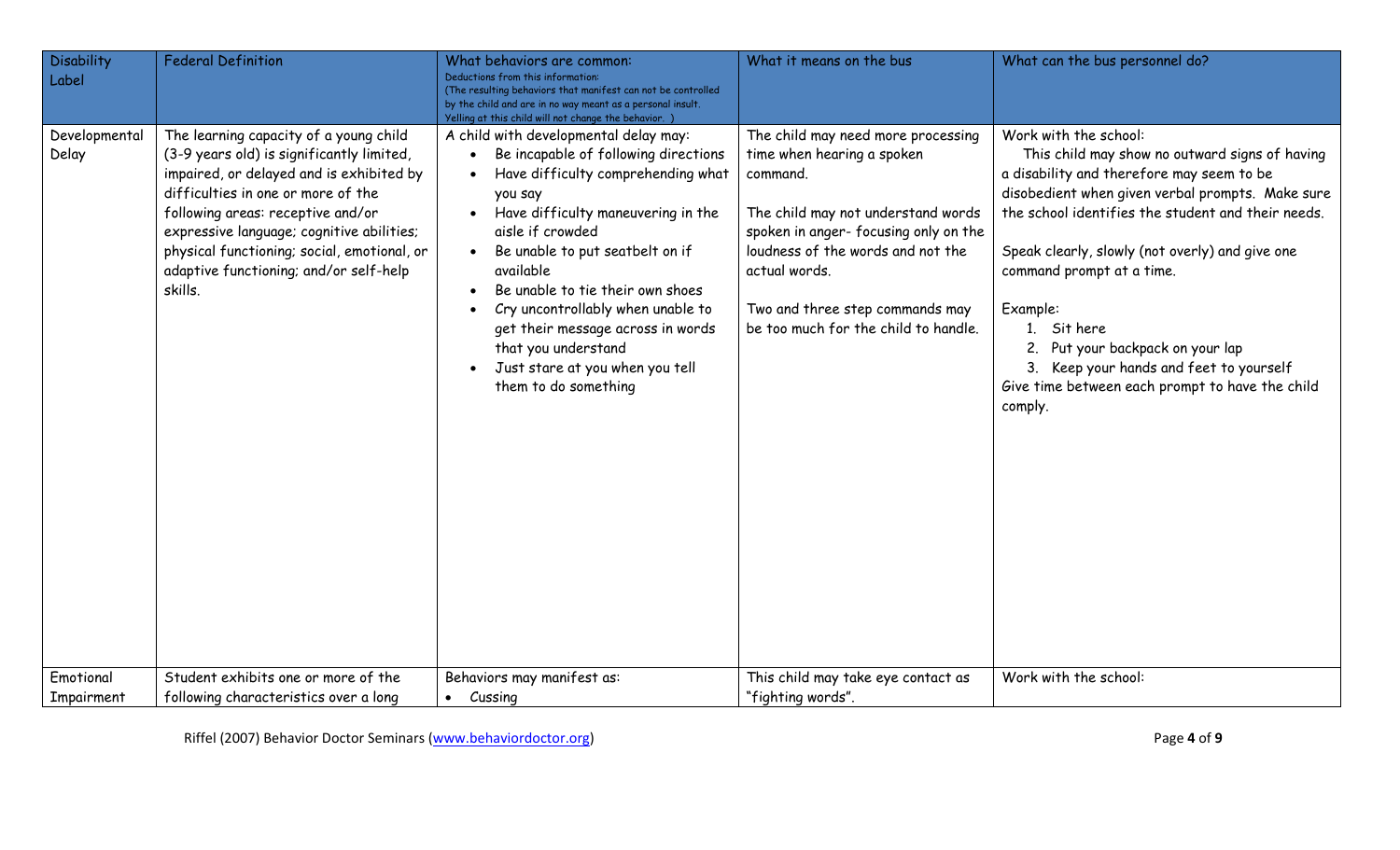| <b>Disability</b><br>Label                                                                                                                                                                       | <b>Federal Definition</b>                                                                                                                                                                                                                                                                                                                                                                                                                                                                                                                                    | What behaviors are common:<br>Deductions from this information:<br>(The resulting behaviors that manifest can not be controlled<br>by the child and are in no way meant as a personal insult.<br>Yelling at this child will not change the behavior.                                                                                                                        | What it means on the bus                                                                                                                                                                                                                                                                                                                                              | What can the bus personnel do?                                                                                                                                                                                                                                                                                                                                                                                                                      |
|--------------------------------------------------------------------------------------------------------------------------------------------------------------------------------------------------|--------------------------------------------------------------------------------------------------------------------------------------------------------------------------------------------------------------------------------------------------------------------------------------------------------------------------------------------------------------------------------------------------------------------------------------------------------------------------------------------------------------------------------------------------------------|-----------------------------------------------------------------------------------------------------------------------------------------------------------------------------------------------------------------------------------------------------------------------------------------------------------------------------------------------------------------------------|-----------------------------------------------------------------------------------------------------------------------------------------------------------------------------------------------------------------------------------------------------------------------------------------------------------------------------------------------------------------------|-----------------------------------------------------------------------------------------------------------------------------------------------------------------------------------------------------------------------------------------------------------------------------------------------------------------------------------------------------------------------------------------------------------------------------------------------------|
| Emotional<br>Behavior<br>Disorders/<br><b>Disabilities</b><br>Oppositional<br>Defiant<br>Disorder<br>Severe<br>Emotional<br>Behavior<br>Disorders/<br><b>Disabilities</b><br>Conduct<br>Disorder | period of time and to a marked degree<br>that adversely affects educational<br>performance: an inability to learn that<br>cannot be explained by intellectual,<br>sensory, or health factors; an inability<br>to build or maintain satisfactory<br>interpersonal relationships with peers<br>and teachers; inappropriate types of<br>behavior or feelings under normal<br>circumstances; a general pervasive mood<br>of unhappiness or depression; or a<br>tendency to develop physical symptoms<br>or fears associated with personal or<br>school problems. | Yelling<br>$\bullet$<br>Taking eye contact as confrontation<br>$\bullet$<br>Hitting<br>$\bullet$<br>Kicking<br>$\bullet$<br>Punching<br>$\bullet$<br>Flicking<br>$\bullet$<br>Screaming<br>Spitting<br>$\bullet$<br>Jumping up and down<br>"flying off the handle"<br>Even if you compliment them:<br>They may react with the above<br>behaviors. This stems from their low | The child may confuse their inability<br>to have success with school and<br>associate it with riding the bus and<br>take aggressive action on the bus to<br>avoid confronting academic<br>problems.<br>These students will not have any<br>outward sign of having a disability<br>and yet they are the ones that will<br>need the utmost care in verbal<br>prompting. | Use the one sentence intervention<br>(www.loveandlogic.com) - This child has very low<br>self-esteem.<br>Use choices whenever possible:<br>Would you rather sit behind me in this seat or<br>over in this seat? (Instead of saying, "Sit down<br>and hold on.")<br>Use enforceable statements:<br>"I'll be happy to drive the bus as soon as<br>everyone is seated appropriately for safety."<br>Instead of saying, "I'm not driving this bus       |
| Health<br>Impairment<br>Other Health<br>Impaired                                                                                                                                                 | A chronic or acute health problem such<br>that the physiological capacity to<br>function is significantly limited or<br>impaired and results in one or more of<br>the following: limited strength, vitality<br>or alertness including a heightened<br>alertness to environmental stimuli<br>resulting in limited alertness with<br>respect to the educational environment.                                                                                                                                                                                   | self-esteem.<br>This could manifest in these behaviors:<br>Depression<br>Anger<br>Resentment<br>Frailty<br>Physical Clumsiness<br>Vomiting<br>Inability to breathe<br>Sleepiness<br>Lethargy<br>Seizures<br>Bloating<br>Encopresis<br>Incontinence                                                                                                                          | This could include:<br>Asthma<br>Diabetes<br>Epilepsy<br><b>Heart conditions</b><br>Hemophilia<br>HIV<br>Lead poisoning<br>Leukemia<br>Nephritis<br>Rheumatic fever<br>Severe Allergies<br>Sickle cell anemia                                                                                                                                                         | until Joe Fabuloso sits his carcass down."<br>Work with the school:<br>The child may need:<br>Inhaler (Asthma)<br>$\bullet$<br>Injections (Diabetes)<br>Sugar (juice-special candy-etc.)<br>Epinephrine Pen (bee stings)<br>A child with ADHD might need to sit on a special<br>cushion that provides more pro-prioceptive input<br>or they might need some Velcro on the seat to rub<br>for self-stimulation to assist with calming<br>activities. |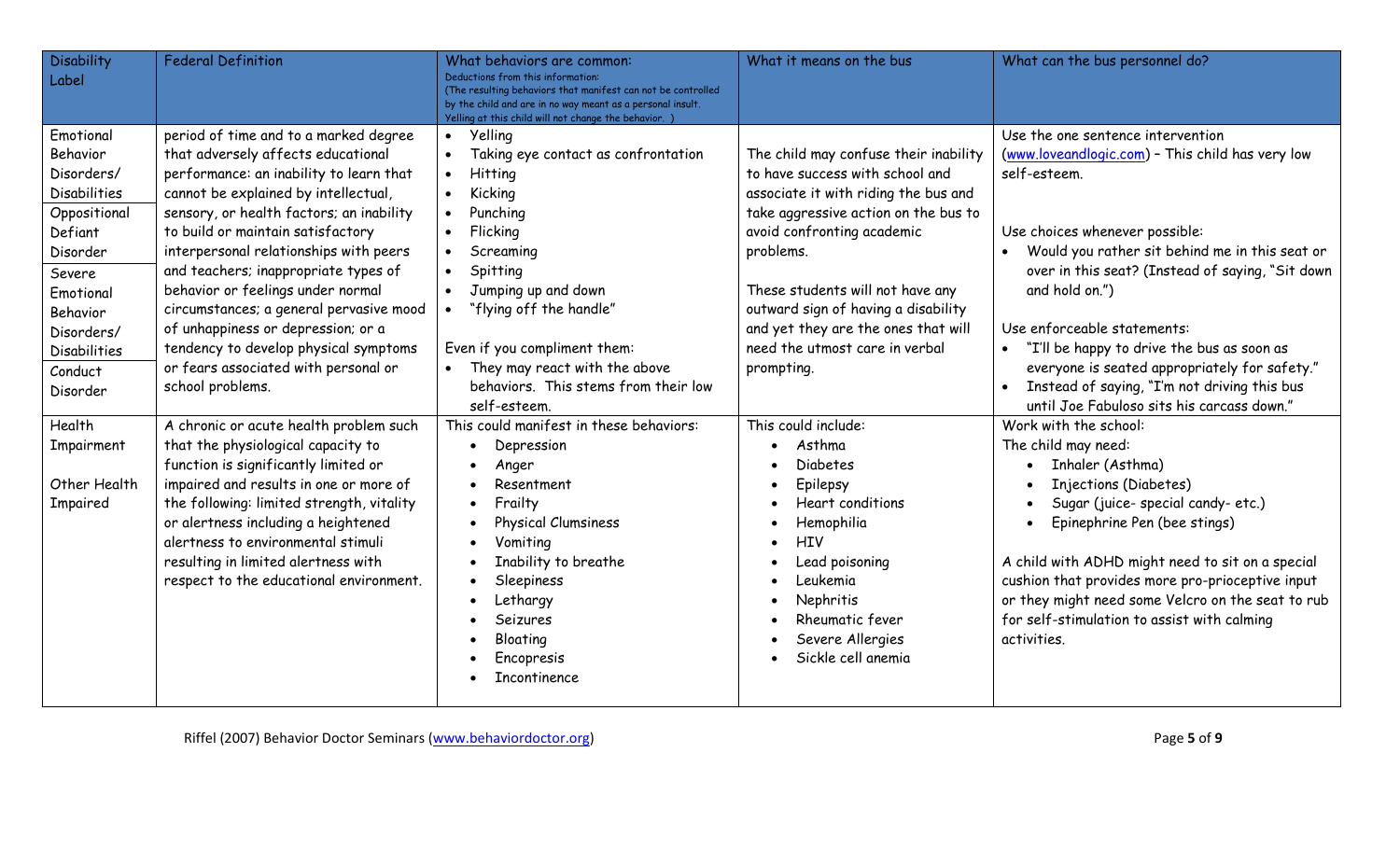| <b>Disability</b><br>Label                                                                                                                                 | <b>Federal Definition</b>                                                                                                                                                                                                                                                                                                                                                                                                                     | What behaviors are common:<br>Deductions from this information:<br>(The resulting behaviors that manifest can not be controlled<br>by the child and are in no way meant as a personal insult.<br>Yelling at this child will not change the behavior.                                                                                                                                                                                                                                                                                                                                                         | What it means on the bus                                                                                                                                                                                                               | What can the bus personnel do?                                                                                                                                                                                                                                                                                                                                      |
|------------------------------------------------------------------------------------------------------------------------------------------------------------|-----------------------------------------------------------------------------------------------------------------------------------------------------------------------------------------------------------------------------------------------------------------------------------------------------------------------------------------------------------------------------------------------------------------------------------------------|--------------------------------------------------------------------------------------------------------------------------------------------------------------------------------------------------------------------------------------------------------------------------------------------------------------------------------------------------------------------------------------------------------------------------------------------------------------------------------------------------------------------------------------------------------------------------------------------------------------|----------------------------------------------------------------------------------------------------------------------------------------------------------------------------------------------------------------------------------------|---------------------------------------------------------------------------------------------------------------------------------------------------------------------------------------------------------------------------------------------------------------------------------------------------------------------------------------------------------------------|
| Intellectual<br>Impairment<br>Intellectually<br>Disabled or<br>Intellectual<br><b>Disabilities</b><br>Mental<br>Retardation<br>(Non-<br>preferred<br>term) | The permanent capacity for performing<br>cognitive tasks, functions, or problem<br>solving is significantly limited or<br>impaired and is exhibited by more than<br>one of the following: a slower rate of<br>learning; disorganized patterns of<br>learning; difficulty with adaptive<br>behavior; and/or difficulty<br>understanding abstract concepts.                                                                                     | Behaviors may include what would be<br>perceived as:<br>• Immaturity<br>Obsessive compulsive behaviors<br>Non response to verbal prompts<br>Non response to non-verbal prompts<br>Inability to articulate thoughts may come<br>out as:<br>Tantrums<br>Crying<br>Pointing and crying/screaming<br><b>Frustration behaviors</b>                                                                                                                                                                                                                                                                                | May not understand simple<br>directions.<br>May need more time to process<br>verbal prompts.                                                                                                                                           | Work with the school:<br>Place the child's picture on the window of the seat<br>where they should sit.<br>(They may not recognize their name)<br>Use PowerPoint Relationship Narratives about<br>what the expected behaviors are:<br>Keep your bottom on the seat<br>Keep hands and feet to self<br>Put backpack in box at front of bus<br>Talk softly<br>$\bullet$ |
| Neurological<br>Impairment<br>Traumatic<br><b>Brain Injury</b><br>TBI                                                                                      | The capacity of the nervous system is<br>limited or impaired with difficulties<br>exhibited in one or more of the following<br>areas: the use of memory, the control<br>and use of cognitive functioning, sensory<br>and motor skills, speech, language,<br>organizational skills, information<br>processing, affect, social skills, or basic<br>life functions. The term includes<br>students who have received a traumatic<br>brain injury. | Certain areas of the brain, such as the<br>frontal and temporal lobes, monitor and<br>direct behaviors. When these areas are<br>damaged, a child may have difficulty<br>controlling temper, actions and<br>feelings.<br>Common changes in behaviors after<br>brain injury include restlessness, hitting,<br>swearing, impulsiveness and difficulty<br>following directions.<br>Many children and adolescents remember<br>how they were before their brain injury.<br>This also can result in emotional reactions<br>that contribute to changes in behaviors as<br>they struggle to gain a new sense of self. | These students may not remember<br>the rules from day one to day two.<br>May have meltdowns if things don't<br>go as expected - for instance if the<br>bus has to stop for a train or an<br>accident, the child may have a<br>tantrum. | Work with the school to help develop a:<br>Picture schedule of what's expected and<br>the order that it's expected will help<br>A tape recording of calming exercises to<br>help with the stress of riding on the bus.<br>Breathe in-2-3-4<br>$\Omega$<br>Breathe out-2-3-4<br>$\Omega$<br>Think happy thoughts-2-3-4<br>Breathe out 2-3-4<br>$\Omega$              |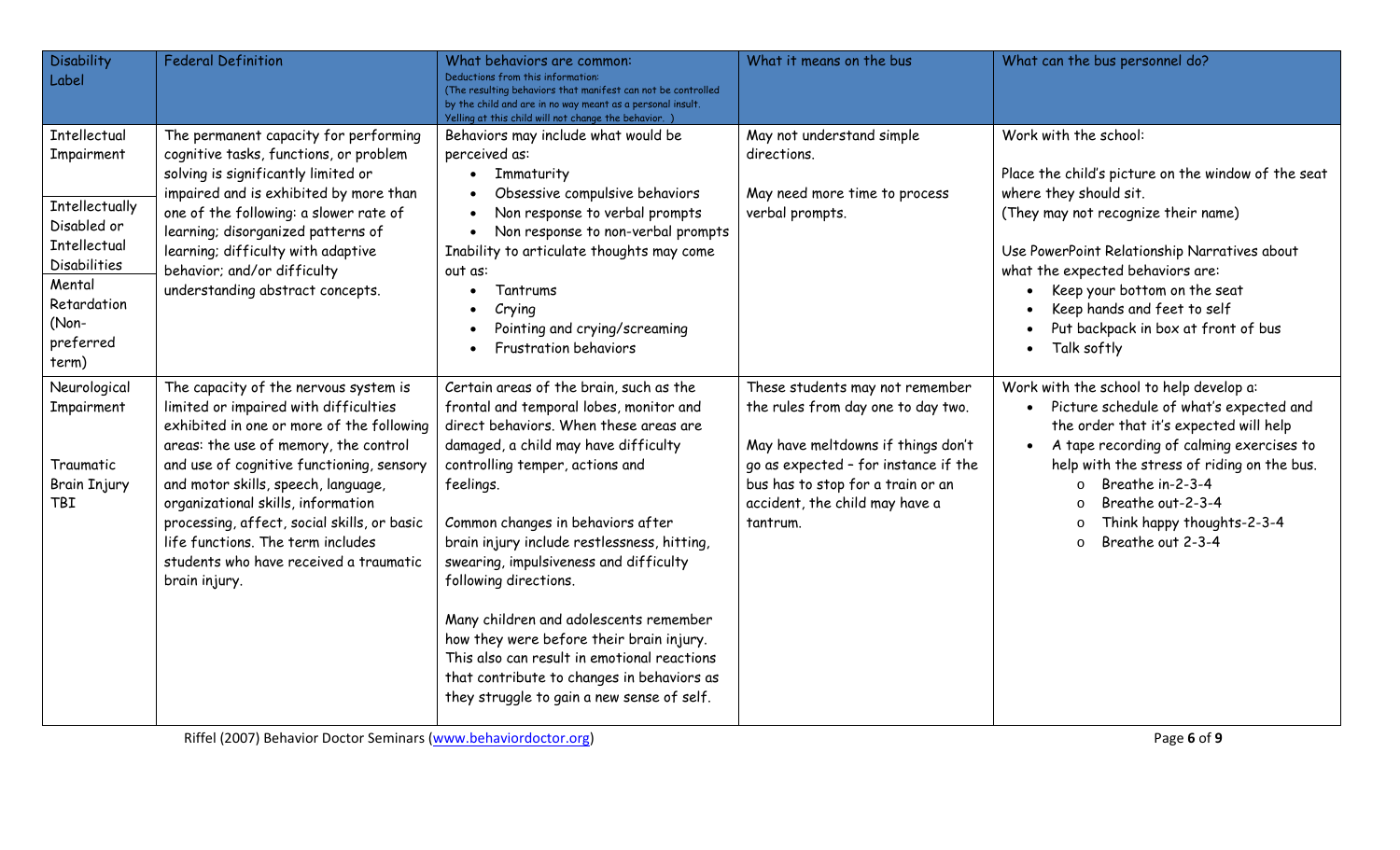| <b>Disability</b><br>Label                                                                           | <b>Federal Definition</b>                                                                                                                                                                                                                                                                                      | What behaviors are common:<br>Deductions from this information:<br>(The resulting behaviors that manifest can not be controlled<br>by the child and are in no way meant as a personal insult.<br>Yelling at this child will not change the behavior.                                                                                                                                                                                                                                                                                                                                                                                  | What it means on the bus                                                                                                                                                                                                                                                        | What can the bus personnel do?                                                                                                                                                                                                                                                                                                                                                                                                              |
|------------------------------------------------------------------------------------------------------|----------------------------------------------------------------------------------------------------------------------------------------------------------------------------------------------------------------------------------------------------------------------------------------------------------------|---------------------------------------------------------------------------------------------------------------------------------------------------------------------------------------------------------------------------------------------------------------------------------------------------------------------------------------------------------------------------------------------------------------------------------------------------------------------------------------------------------------------------------------------------------------------------------------------------------------------------------------|---------------------------------------------------------------------------------------------------------------------------------------------------------------------------------------------------------------------------------------------------------------------------------|---------------------------------------------------------------------------------------------------------------------------------------------------------------------------------------------------------------------------------------------------------------------------------------------------------------------------------------------------------------------------------------------------------------------------------------------|
| Physical<br>Impairment<br>Cerebral Palsy<br>Physical<br><b>Disabilities</b><br>Muscular<br>dystrophy | The physical capacity to move,<br>coordinate actions, or perform physical<br>activities is significantly limited,<br>impaired, or delayed and is exhibited by<br>difficulties in one or more of the<br>following areas: physical and motor<br>tasks; independent movement;<br>performing basic life functions. | Behaviors that may manifest from physical<br>disabilities:<br>Encopresis<br>$\bullet$<br><b>Incontinence</b><br>$\bullet$<br>Stiff muscles from being in the same<br>position for too long (60 minutes is the<br>top limit)<br>Crying from pain<br>$\bullet$<br>Extreme changes in temperature can cause<br>behaviors such as:<br>Heat<br>$\bullet$<br>Prosthesis may become sweaty<br>$\circ$<br>and itchy<br>Cold<br>$\bullet$<br>Inability to cover themselves<br>$\Omega$<br>when cold may cause behaviors.<br>May not be able to bend over and pick up<br>items that fall on floor.<br>May need more time to get off and on bus. | This may include cerebral palsy,<br>muscular dystrophy, juvenile<br>rheumatoid arthritis, and similar.<br>Hypertonic muscles- appear stiff<br>and rigid (also called spastic)<br>Hypotonic muscles-chronically<br>overstretched and weak (also called<br>decreased muscle tone) | Work with the school:<br>Make sure they take the child out of their<br>$\bullet$<br>wheelchair and stretch them before they<br>get on the bus<br>$\circ$ If a child is in a wheelchair, we<br>typically take them out for a<br>stretch every hour. If they were<br>taken out at 2 p.m. and then get on<br>the bus at 2:45 and have an hour<br>long ride home, they could be in<br>extreme pain by the time they<br>reach their destination. |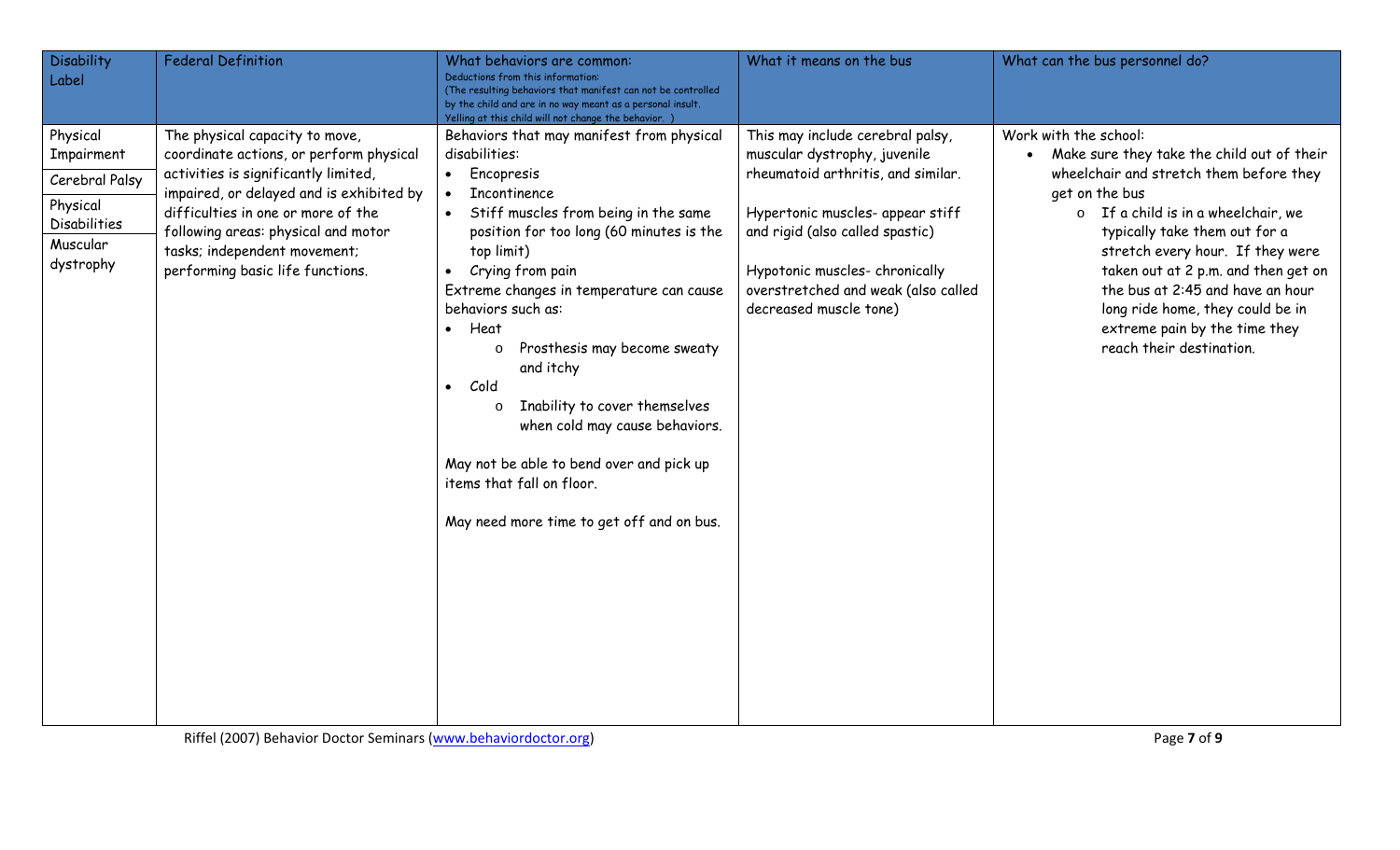| <b>Disability</b><br>Label | <b>Federal Definition</b>                                                                                                                                                                                                                                                                                                                                                    | What behaviors are common:<br>Deductions from this information:<br>(The resulting behaviors that manifest can not be controlled<br>by the child and are in no way meant as a personal insult.<br>Yelling at this child will not change the behavior.                                                                                                                                                                                                                                                                                                                                       | What it means on the bus                                                                                                                                                                                                                                                                                                                                                                                                                                                                                                                                                                                                                                                | What can the bus personnel do?                                                                                                                                                                                                                                                                                                                                                                                                                                                                                                                                                                                                                                                                    |
|----------------------------|------------------------------------------------------------------------------------------------------------------------------------------------------------------------------------------------------------------------------------------------------------------------------------------------------------------------------------------------------------------------------|--------------------------------------------------------------------------------------------------------------------------------------------------------------------------------------------------------------------------------------------------------------------------------------------------------------------------------------------------------------------------------------------------------------------------------------------------------------------------------------------------------------------------------------------------------------------------------------------|-------------------------------------------------------------------------------------------------------------------------------------------------------------------------------------------------------------------------------------------------------------------------------------------------------------------------------------------------------------------------------------------------------------------------------------------------------------------------------------------------------------------------------------------------------------------------------------------------------------------------------------------------------------------------|---------------------------------------------------------------------------------------------------------------------------------------------------------------------------------------------------------------------------------------------------------------------------------------------------------------------------------------------------------------------------------------------------------------------------------------------------------------------------------------------------------------------------------------------------------------------------------------------------------------------------------------------------------------------------------------------------|
| Sensory<br>Impairment      | 1. Hearing - The capacity to hear, with<br>amplification, is limited, impaired, or<br>absent.<br>2. Vision - The capacity to see, after<br>correction, is limited, impaired, or<br>absent.<br>3. Deaf-Blind - Concomitant hearing<br>and visual impairments, the<br>combination of which causes severe<br>communication and other<br>developmental and educational<br>needs. | Behaviors may manifest as:<br>• Tantrums<br>o Due to inability to<br>communicate and be<br>understood<br>Children who are deaf:<br>$\bullet$<br>Children may put their<br>$\circ$<br>hands over their eyes when<br>you are trying to sign to<br>them.<br>This could be because they<br>$\circ$<br>don't like what you are<br>saying; or it may be because<br>you are signing and it isn't<br>making sense.<br>Children who are blind:<br>$\bullet$<br>May lie down flat on surface<br>$\circ$<br>and refuse to move<br>This could be because it<br>$\circ$<br>feels like the safest place. | The child will be using sign language<br>or assistive technology to<br>communicate if unable to<br>communicate. The child may have a<br>cochlear implant. This device can<br>not get wet and should avoid static<br>electricity.<br>The child may be using a cane to<br>maneuver on the bus or a visual<br>companion either in human or canine<br>form. The cane may fold up or be a<br>solid piece of plastic, metal, or wood.<br>In the case of a young child, there<br>may be a tennis ball on the end to<br>avoid accidental poking.<br>This child may be using a cane and a<br>hearing device. They may be using<br>sign language or an auditory output<br>device. | Ask the school to print off sign language<br>cards for words like:<br>a. Please sit down here.<br>b. Thank you<br>c. Here is your stop<br>2. This child may need assistance getting up the<br>steps. It will be important to not have a child<br>behind or in front of this child as then ascend<br>into the bus. Sit the child by a responsible<br>student who could help in the case of a bus<br>emergency. Have a discussion about what that<br>means.<br>This child would benefit from having a tactile<br>3.<br>map of the bus layout and possibly a tactile<br>map of the route so they can follow along.<br>They at least need something in their lap that<br>can help them pass the time. |